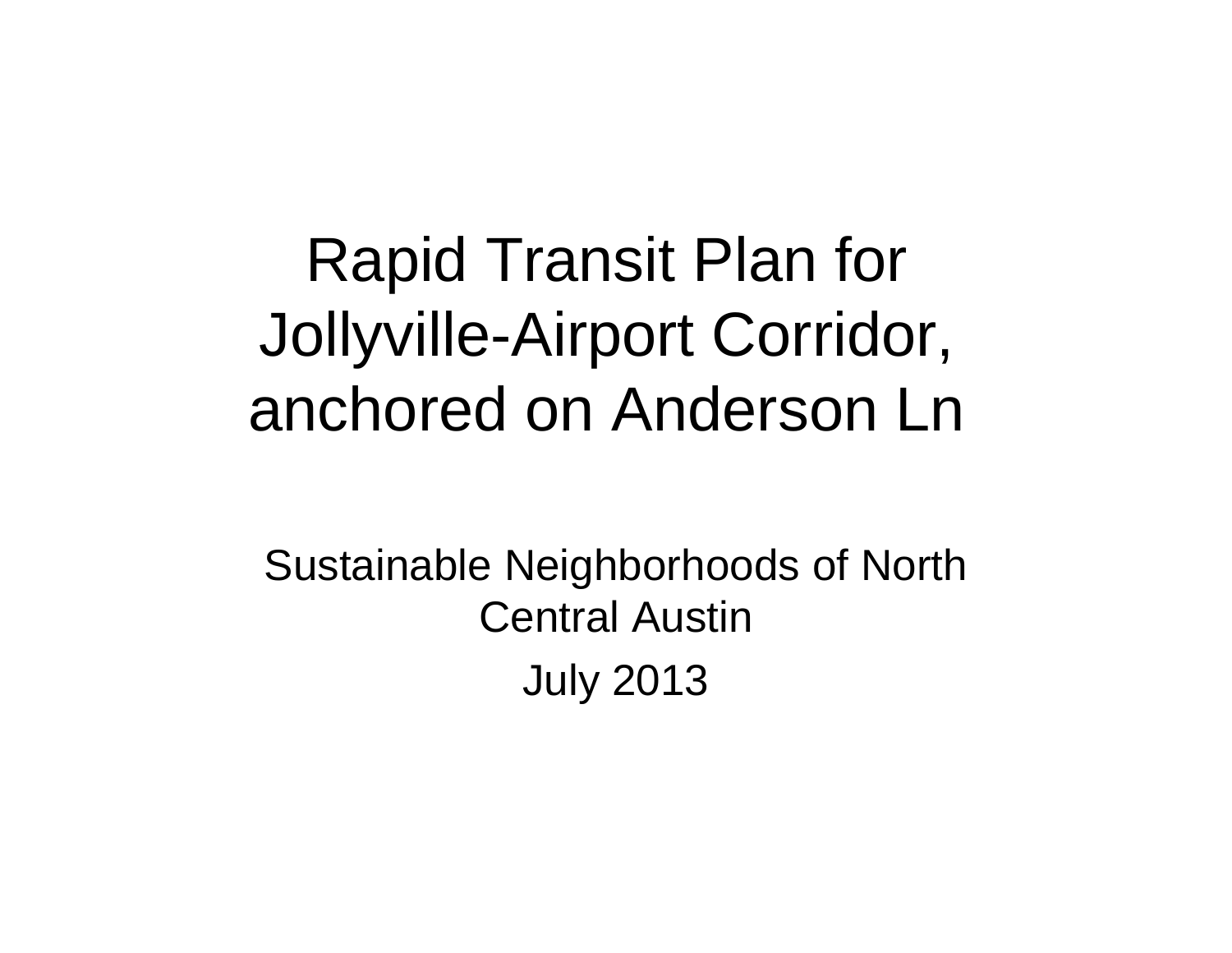#### What we need in North Corridor plan

- Long-term planning for a rapid transit line (BRT) that connects Anderson to Jollyville, Airport Blvd
- Trigger for CapMetro (or City of Austin) to provide detailed plan showing rapid transit station locations. This is needed for land use planning.

# NOT NEEDED FOR SEVERAL YEARS:

• Actual transit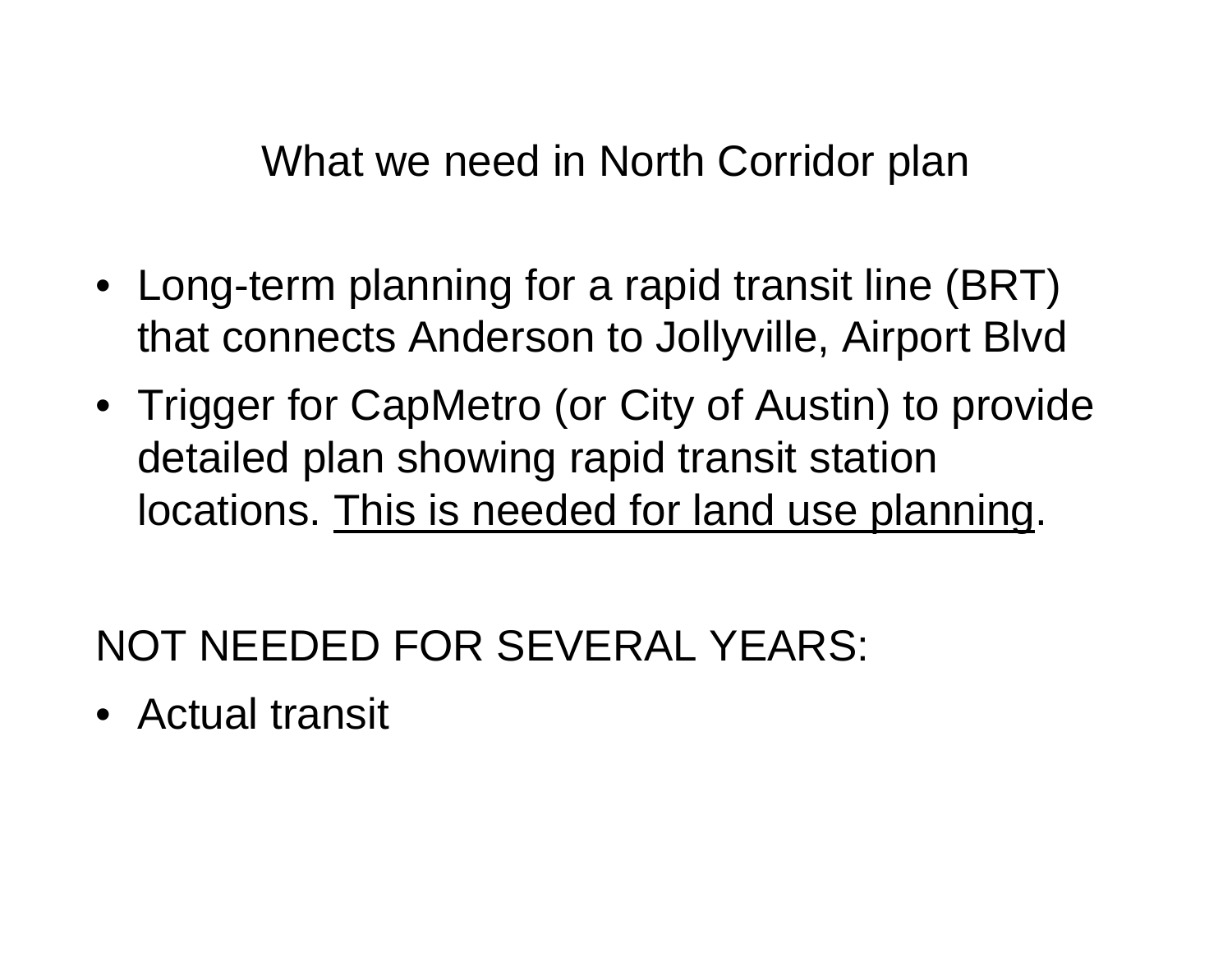## Anderson Ln Corridor Facts and Assumptions

Facts:

- City demographer Ryan Robinson in 2007 identified Anderson at Burnet as "the population center of the metropolitan area"
- Anderson from Mopac to N Lamar is 2.12 miles long and has > 200 acres of commercial, mixed use or multi-family property
- Buildings on Anderson are about 30-40 years old
- City of Austin Imagine Austin growth concept assumes both a neighborhood center and activity corridor on Anderson
- Anderson is one of only 3 E-W arterials along a 4-mile stretch of Burnet between 45th and 183 that connects both to Mopac and to N Lamar or 183
- Anderson dead-ends at N Lamar and not all turns are supported.
- Many existing and planned destinations from Anderson Ln are NW and SE. These include the 183 high-tech corridor, Lakeline, Arboretum, the western extension of North Burnet Gateway, Crestview Station, Highland Mall, Mueller, Austin-Bergstrom

Assumptions:

• If infill development over 30 years results in 10 more dwelling units per commercial acre, Anderson will have about 4,000 additional residents. At 3.8 trips per day, this represents  $\sim$  15,200 new trips a day.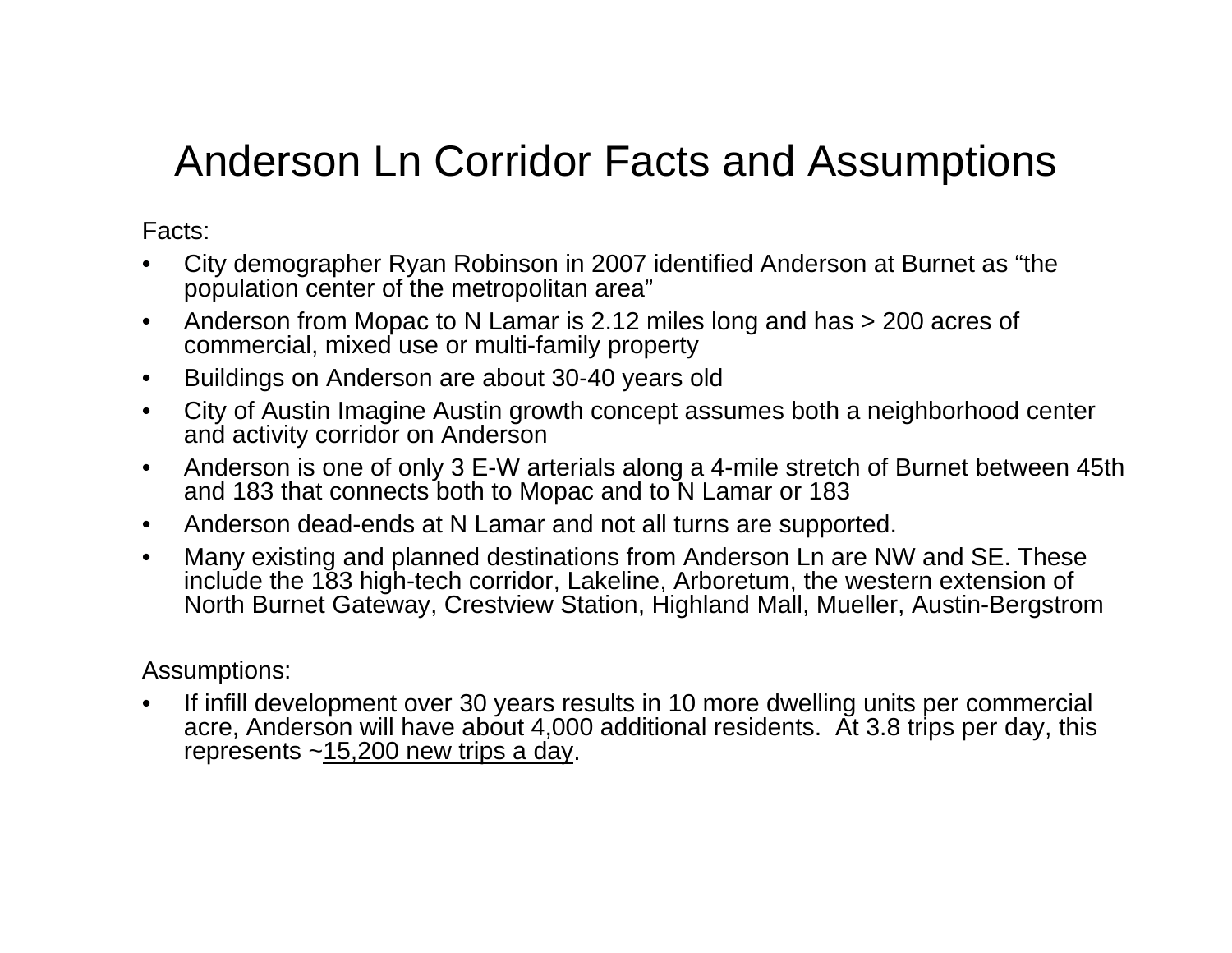## Anderson Ln: part of a natural NW-SE corridor



**City of Austin Growth Concept Map**

Lakeline Mall

Research Corridor, Arboretum

North Burnet Gateway (west of Mopac)

Anderson Ln

Crestview Station

Highland Mall

Mueller

Austin Bergstrom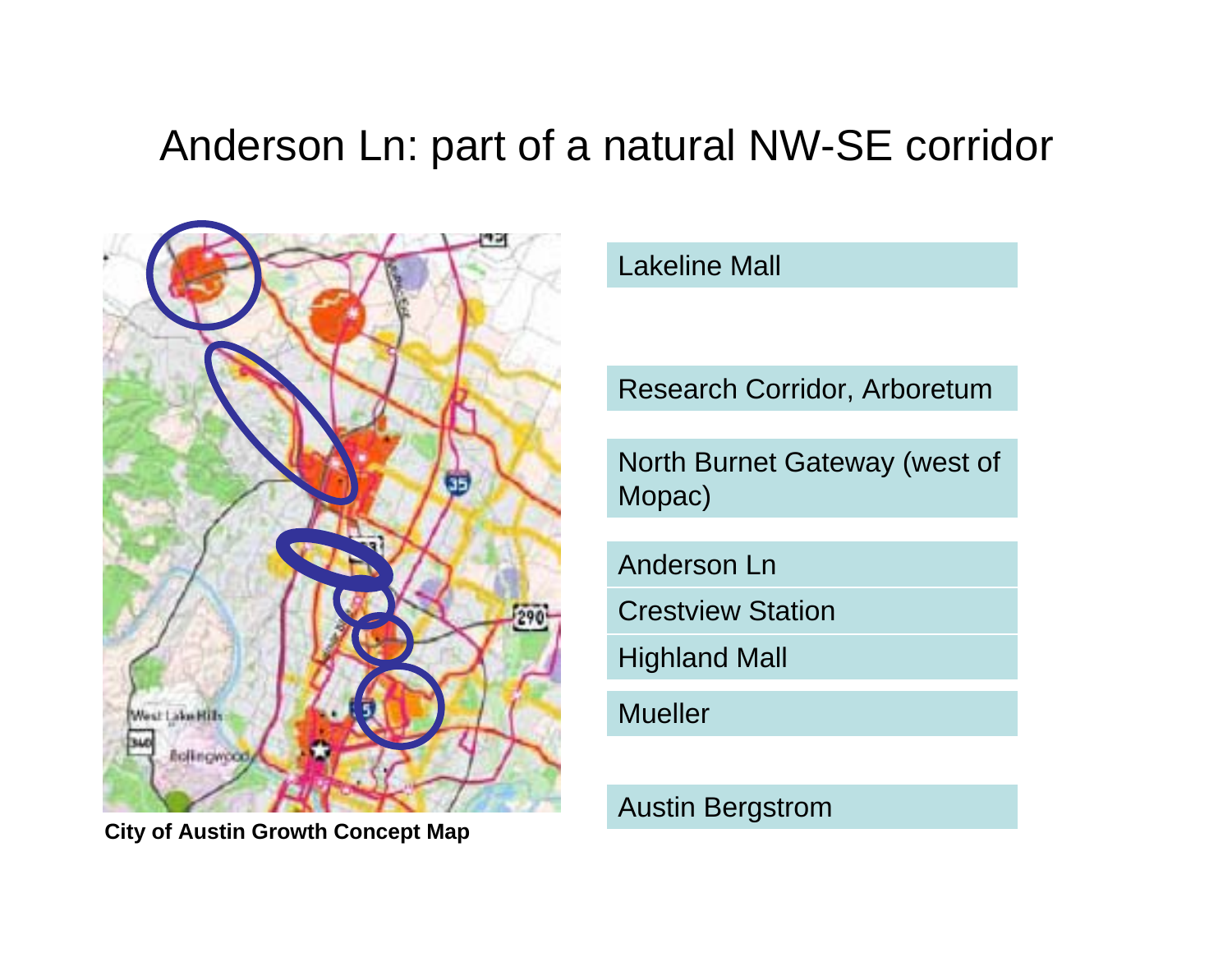#### Anderson Corridor: Density sans Connectivity



**City of Austin Growth Concept Map, with NW-SE destinations from Anderson circled**

**Project Connect North Corridor Alternative 1. All quality transit is aligned north-south.**